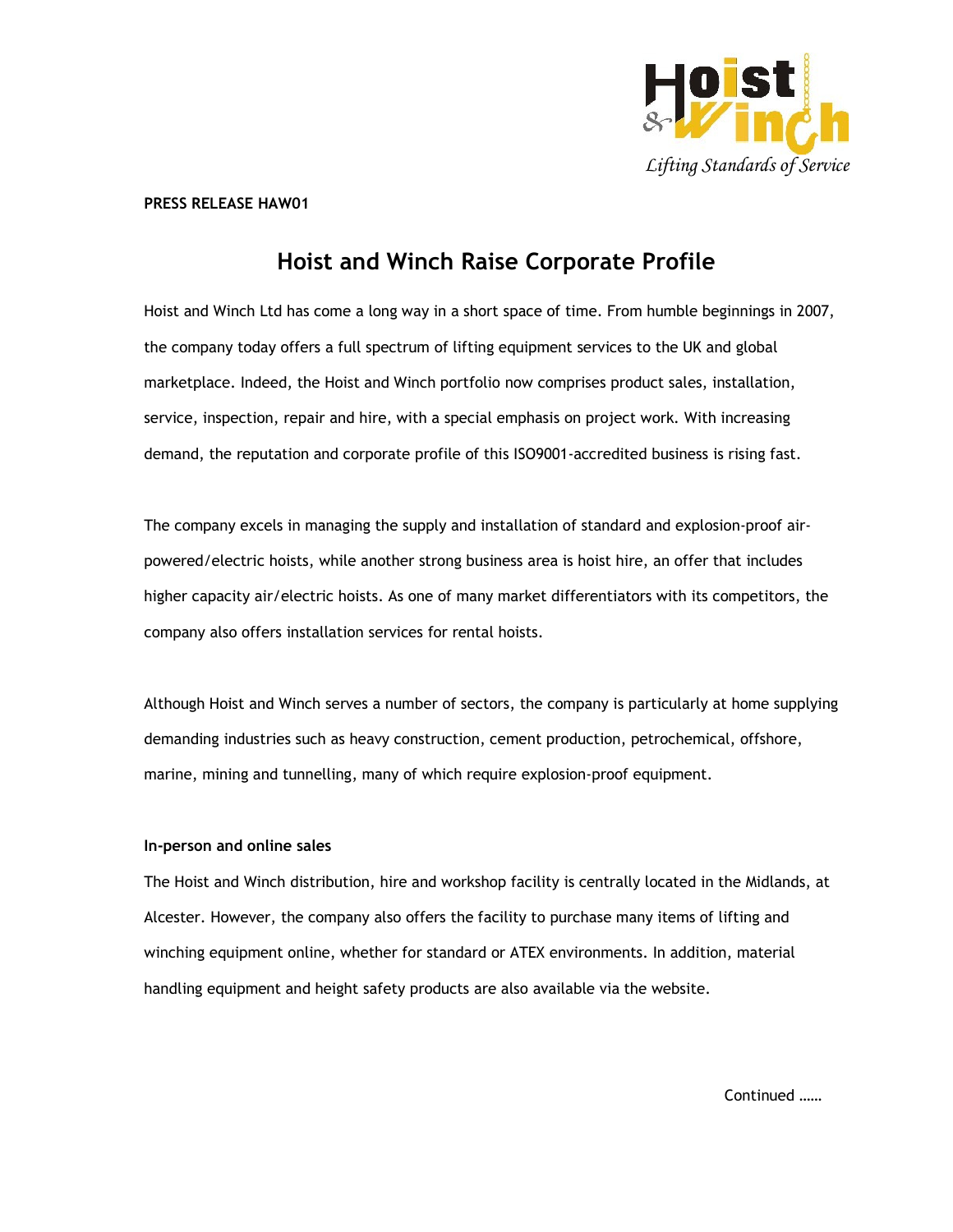A notable part of the business is exporting: the company exports all order values, from spare parts and small items, up to complete packages of lifting equipment comprising a mixture of powered/manual hoists, overhead cranes and ancillaries. Hoist and Winch has built up a strong working relationship with a number of key freight forwarders, exporting equipment to Africa, Asia, Australia, Central Europe, the Middle East and South America.

### Project engineering

Alongside the supply of standard lifting equipment for both domestic and export markets, Hoist and Winch provides full project engineering capability. The company offers a proven and highly competent track record in the delivery of special projects. Areas of expertise include the oil and gas industry, explosion-proof lifting equipment for a variety of hazardous industries, and non-standard bespoke solutions to satisfy the particular requirements of customers.

A complete turnkey project solution from Hoist and Winch comprises: initial consultation and assessment of application requirements; proposal development involving exchange of relevant information; submission of proposal; contract award; final design and submission of drawings; project management; installation, commissioning and test; handover; and ongoing service and maintenance support.

#### Extensive service provision

Beyond the products themselves, primary among the Hoist and Winch service portfolio is the installation, commissioning, testing and LOLER certification of all types of lifting equipment, material handling equipment and height safety products. The company has an extensive range of rigging equipment required to carry out a wide variety of installation work and this is included in in the cost. In certain cases it is possible to hire specialist items of rigging or lifting equipment to provide specific functions.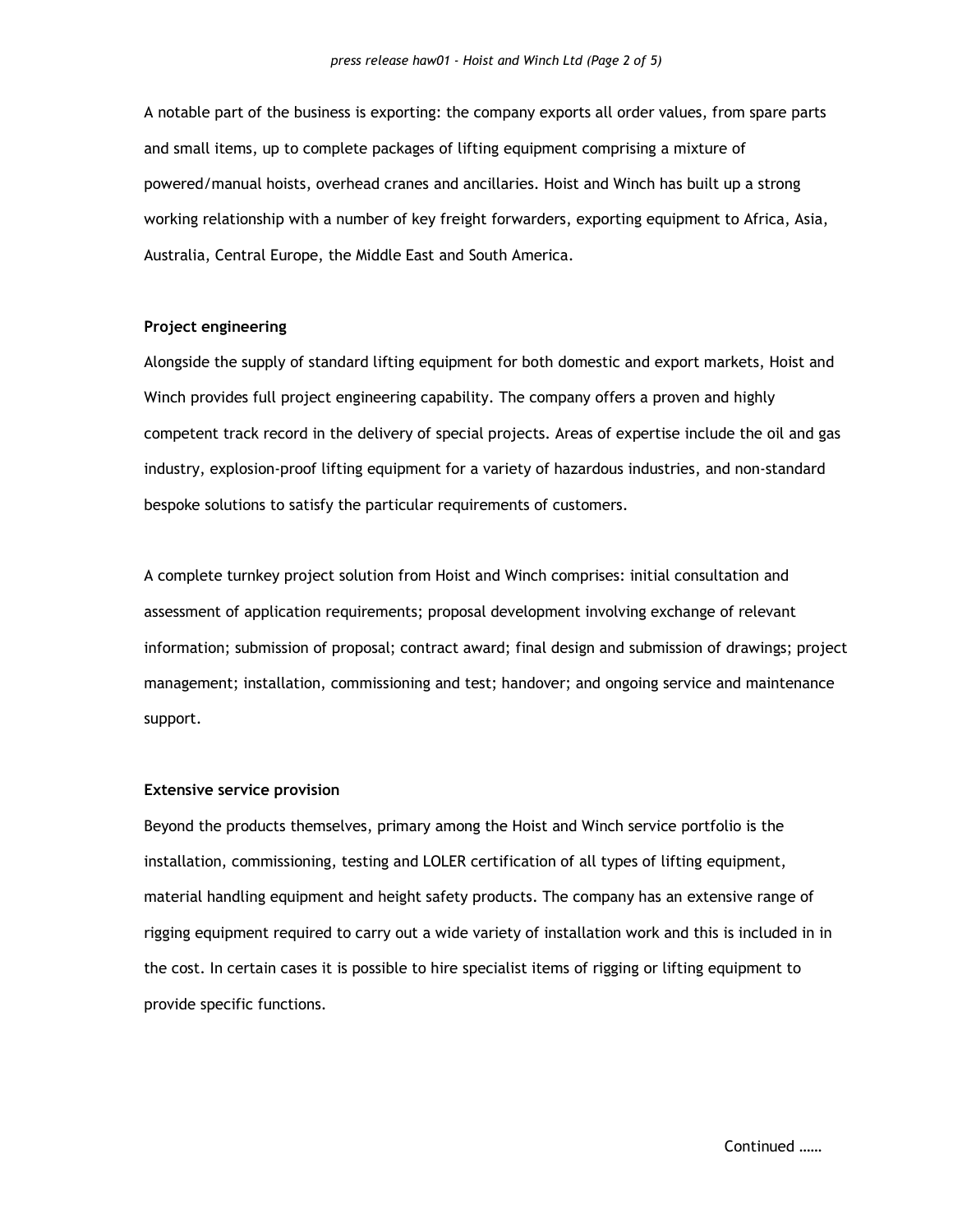The service, repair and inspection of lifting equipment can take place on-site or remotely. Hoist and Winch has expertise in the servicing of manual, air, hydraulic and electric powered hoists, cranes and winches. Further specialties include the design, supply, installation, testing and LOLER certification of hoist runway monorail beams, as well as light crane and monorail profile tracks (up to 2000 kg safe working load).

Moving forward, Hoist and Winch is looking to further expand its product sales, online presence, export business and project engineering success. With the company's impressive track record to date, few would bet against this progressive business winning even more market share.

Visit www.hoistandwinch.co.uk for further information and to view recent case studies.

Hoist and Winch Ltd Unit 20, 11B Arrow Business Park, Alcester Employment Park, Arden Road, Alcester, B49 6HN Tel: 08450 171126 e-mail: sales@hoistandwinch.co.uk web: www.hoistandwinch.co.uk

# General Information

| Reader response inquiries to: | Mr Andy Allen of Hoist and Winch Ltd - sales@hoistandwinch.co.uk                                                                              |
|-------------------------------|-----------------------------------------------------------------------------------------------------------------------------------------------|
| Downloads:                    | The press release text (MS Word and PDF format) and images are<br>available for download at:<br>www.enterprise-marketing.co.uk/haw/haw01.html |
| <b>Our Reference:</b>         | HAW/21/12/V3                                                                                                                                  |
| <b>Word Count:</b>            | Approximately 750 words (including photographic annotations)                                                                                  |

Continued ……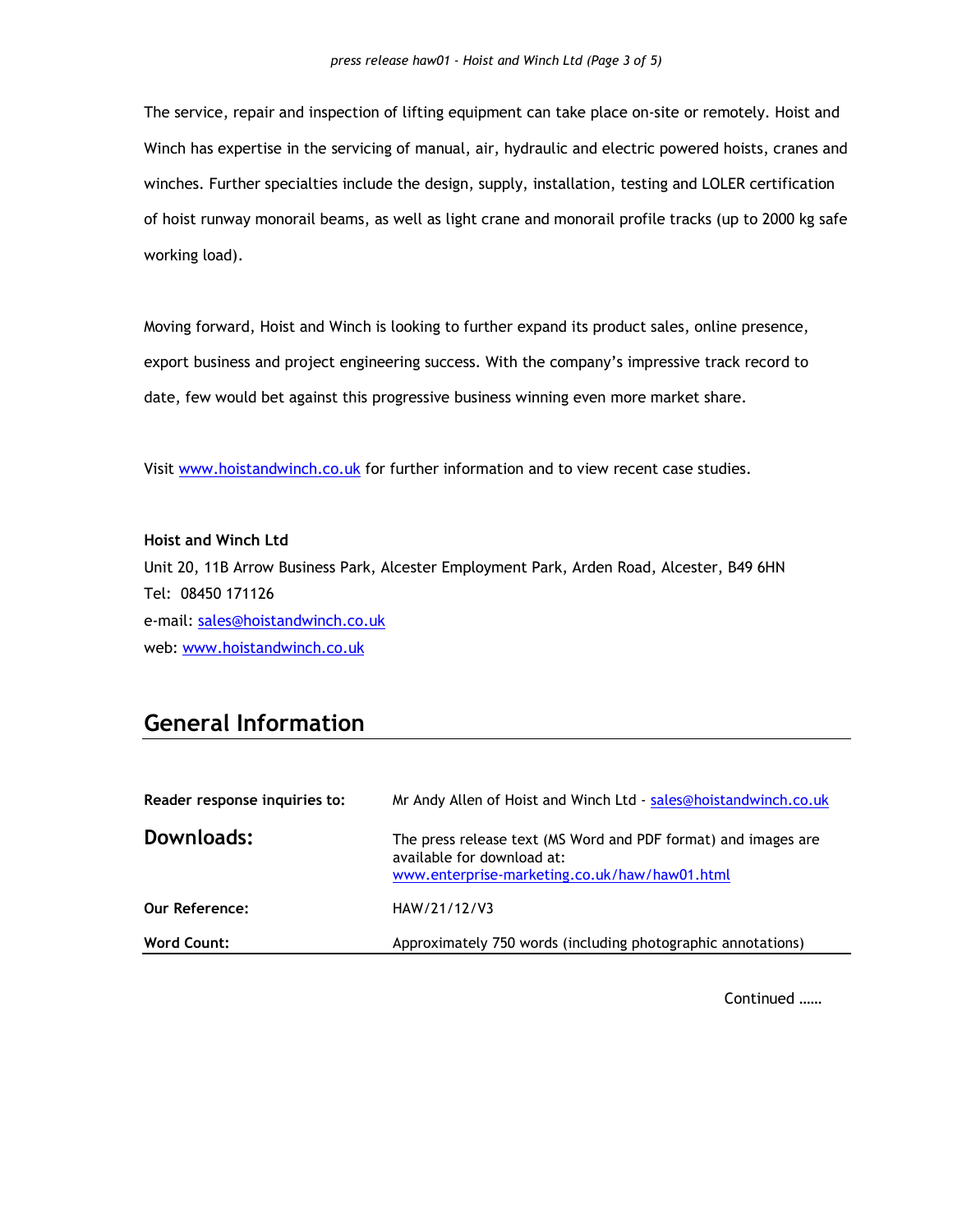

A strong Hoist and Winch business area is hoist hire, including higher capacity air/electric hoists, shown here a 5t air hoist.

Download high resolution 300dpi image Download low resolution 72dpi image



Typical Hoist and Winch project – a 2000 kg Swl Single fall hoist incorporated onto a special scaffold structure and used in the refurbishment of a five storey building in central London.

Download high resolution 300dpi image Download low resolution 72dpi image